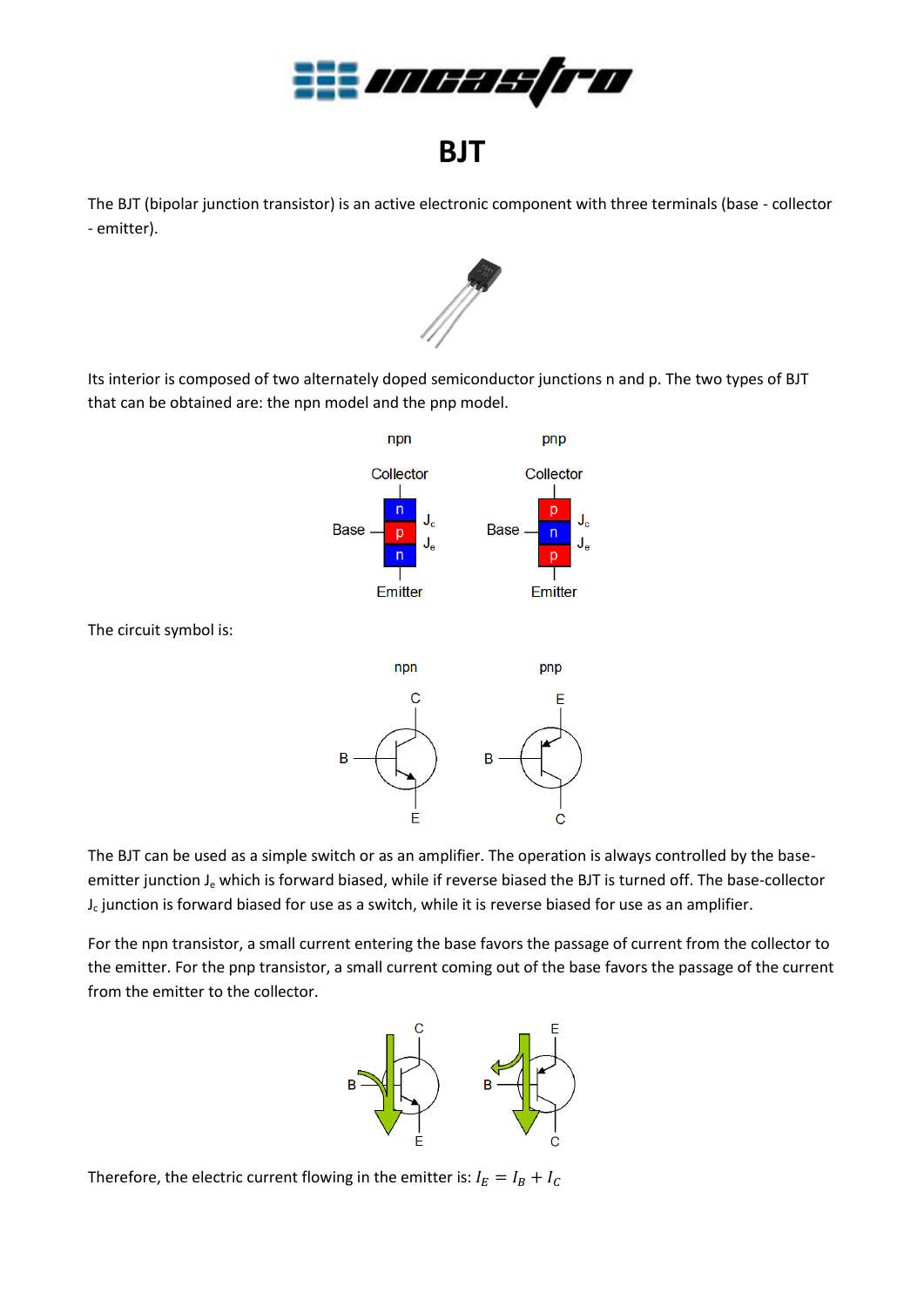

Let's consider the following circuit:



We have the input mesh (A) characterized by  $V_{BE}$  and  $I_B$ , and the output mesh (B) characterized by  $V_{CE}$  and  $I_{C}$ .



The input characteristic represents the trend of the current  $I_B$  as a function of the  $V_{BE}$  therefore we refer to the junction  $J_e$  between the base and the emitter, directly biased. The characteristic is that of a diode with threshold voltage Vγ=0.7V, so V<sub>BE</sub>=0.7V when the BJT is directly biased.



The output characteristics represent the trend of the current  $I_C$  as a function of the V<sub>CE</sub> for constant values of  $I_B$ . It is therefore a family of curves.

The link between I<sub>c</sub> and I<sub>B</sub> is defined by the direct current gain  $h_{FE}$ , also called static gain, given by:

$$
h_{FE}=\frac{I_C}{I_B}
$$

In transistors, the value of  $h_{FE}$  tends to decrease both at high and low currents, while it increases with increasing  $V_{CE}$  with constant  $I_B$ .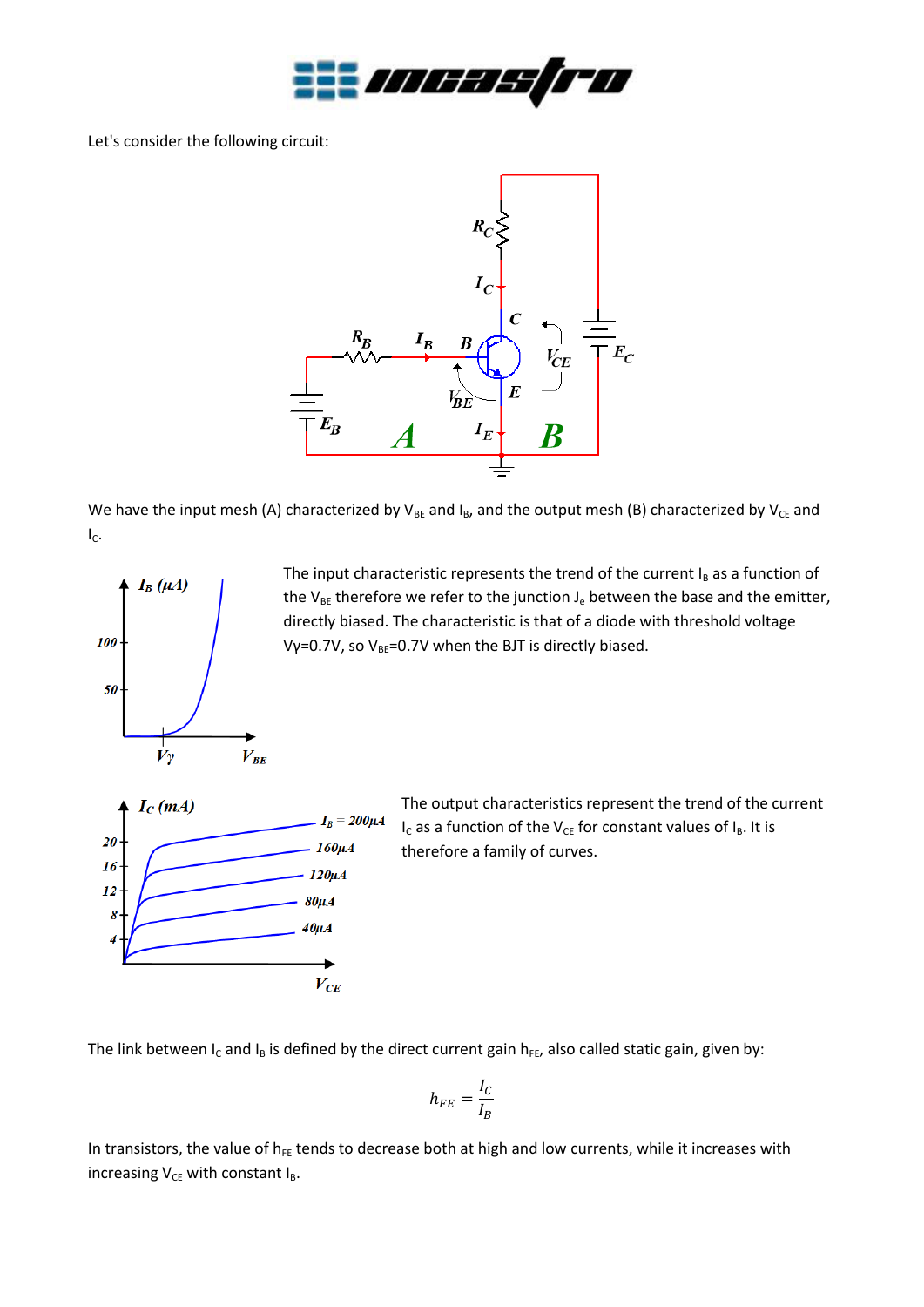

The bias of the transistor is obtained by identifying on the output characteristics the intersection between the load line and the output curve corresponding to the specific current  $V_{CE}$  value.

$$
E_C = V_{R_C} + V_{CE} \quad \rightarrow \quad V_{R_C} = -V_{CE} + E_C \quad \rightarrow \quad R_C I_C = -V_{CE} + E_C
$$

This last equation represents the load line outgoing on the BJT. Rewriting it:

$$
I_C = -\frac{1}{R_C}V_{CE} + \frac{E_C}{R_C}
$$

To trace the load line, we find the points of intersection with the axes by setting:

$$
\begin{cases}\n V_{CE} = 0 & \to & I_C = \frac{E_C}{R_C} \\
I_C = 0 & \to & V_{CE} = E_C\n\end{cases}
$$

The intersection between the load line and the output characteristic (for an assigned value of  $I_B$ ) identifies the working point of the transistor.



- active area (white): this is the central area of the output characteristics, also known as linear operation;
- saturation zone (red): with low  $V_{CE}$  values in which all the output curves tend to merge into a single almost vertical section;
- zone of interdiction (yellow): almost coincident with the abscissa axis in which both  $I_B$  and  $I_C$  have negligible values.

If you want to use the BJT as an amplifier, therefore in a linear way, the working point must be appropriately chosen within the active zone.

If you want to use the BJT as a switch, the duty point can only switch between the interdiction zone and the saturation zone.